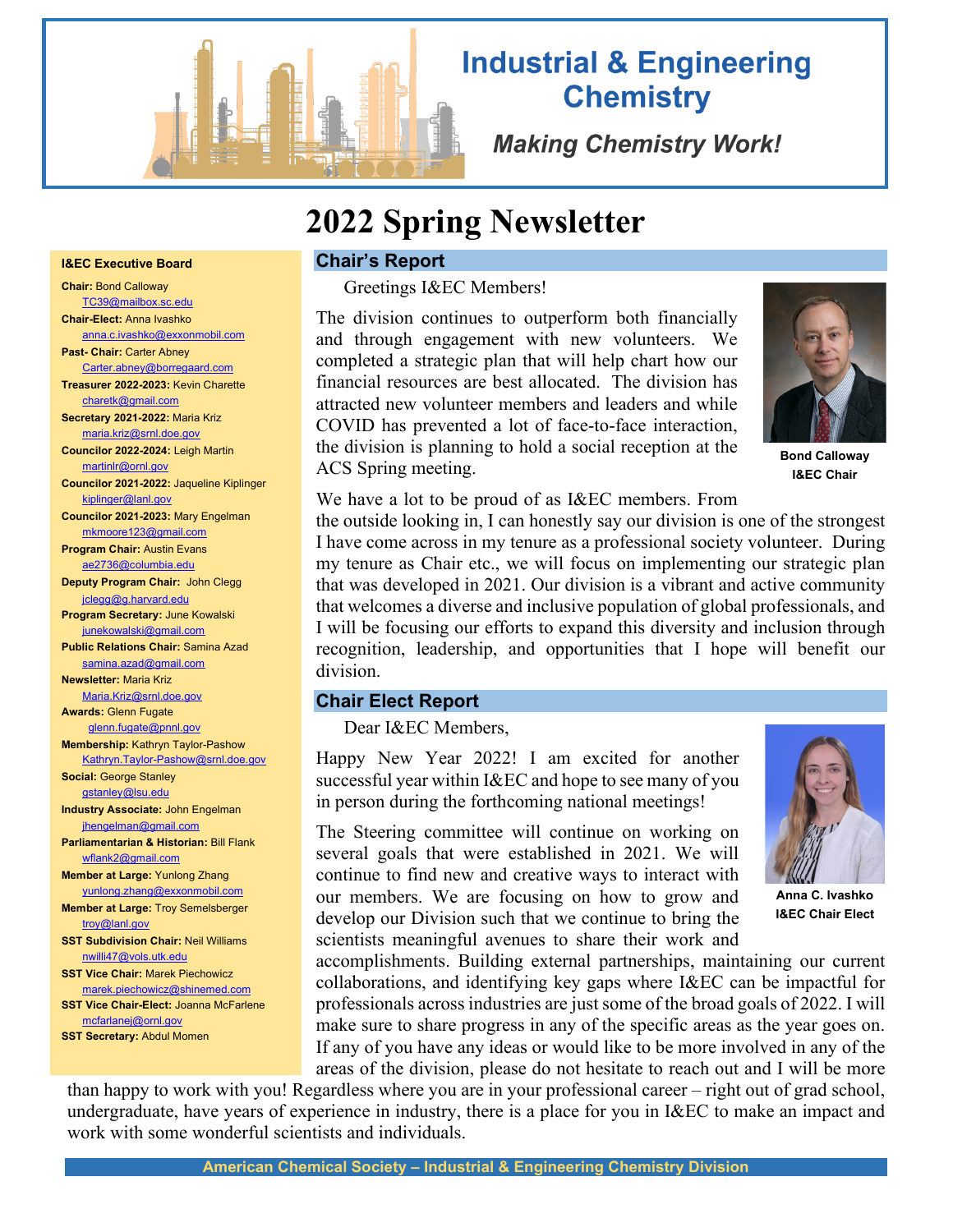#### **Past Chair Report**

Dear I&EC Members,

This year as Past-Chair is the beginning of the end of my tenure in the Chair succession (Chair-Elect, Chair, Past-Chair). The office is designed primarily to provide continuity and serve as a resource to the Chair and Chair-Elect. Nevertheless, the Past-Chair is also responsible for completing the annual report from the Division to the ACS, as well as leading the Nominating Committee to develop a competitive candidate slate for the election of Division officers.

In recent years, the Division elections have often been uncontested. The formal position of the Division is that while this is permissible, it is undesirable. Moreover, this appears

to be a position that resonates with the membership, as evidenced by various comments articulating a desire for a real choice of candidates during elections. That said, a choice of candidates can only be realized if people are willing to run for a given office, and as a member of the I&EC Division, you are eligible to run.

The nominating committee is currently accepting candidate applications for the offices of Chair-Elect (3-year progression), Secretary (2-year term), and Councilor (3-year term). If you are interested or would like more information, please contact me: [carter.abney@borregaard.com.](mailto:carter.abney@borregaard.com) Applications include a short biography and a candidate statement; these need to be received on or before March 12, 2022.

#### **Councilors Report**

From the I&EC Councilors

The virtual ACS Spring Council meeting will be held on March 23, 2022, starting at 8 am PT. ACS has shared the guidelines to attend the ACS Spring meeting in San Diego. For detail information of the Attendee Safety Plan go to [https://www.acs.org/content/acs/en/meetings/acs-meetings/registration/attendee-safety](https://www.acs.org/content/acs/en/meetings/acs-meetings/registration/attendee-safety-plan.html)[plan.html](https://www.acs.org/content/acs/en/meetings/acs-meetings/registration/attendee-safety-plan.html) .

Highlights of some requirements:

- All attendees, exhibitors, vendors, and ACS Staff will be Vaccinated to gain access to the in person meeting in San Diego and are required to wear a face mask while in the San Diego Convention Center, or any facility hosting an ACS-Sponsored event or meeting, or while attending an ACS hosted/sponsored event or meeting.
- Anyone that has not uploaded their vaccination card will be denied entry to the 2022 ACS Spring meeting and will not be able to pick up their badge until proof of vaccination.
- Individual will be fully vaccinated by March 6, 2022.

Here is the link to the full Council agenda, if you are interested in additional information. [https://www.acs.org/content/dam/acsorg/about/governance/councilors/council-agenda-3-](https://www.acs.org/content/dam/acsorg/about/governance/councilors/council-agenda-3-23-2022.pdf) [23-2022.pdf](https://www.acs.org/content/dam/acsorg/about/governance/councilors/council-agenda-3-23-2022.pdf)

The following are up for action at the ACS Council meeting:

• Introduction of nominees for 2023 President-Elect: Frank D. Blum, Mary K. Carroll, Rigoberto Hernandez, and Ingrid Montes

**I&EC Councilor**





**I&EC Past Chair**

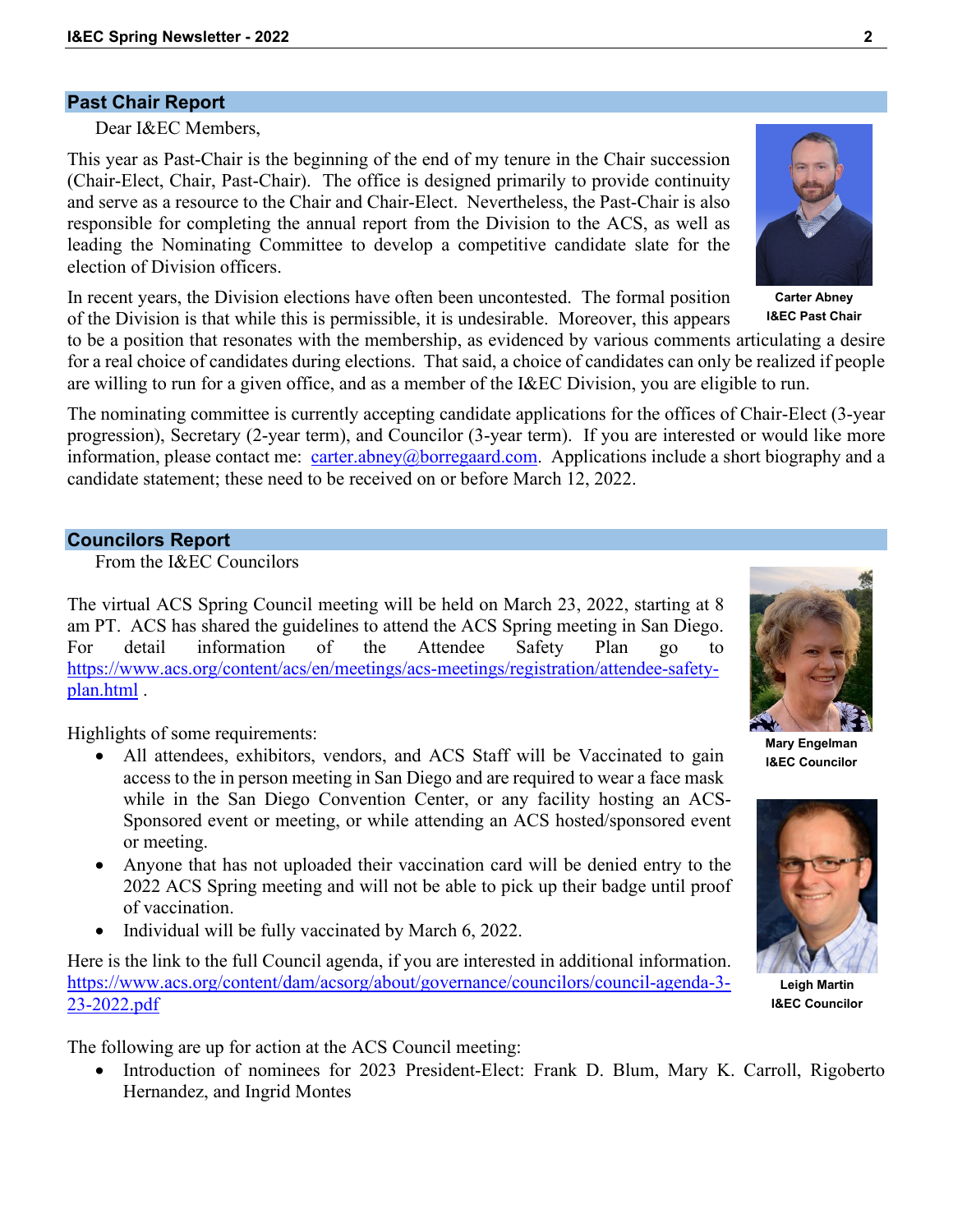- Candidates for Director at Large: Milagros (Milly) Delgado, Malika Jeffries-El, Will E. Lynch, and Ellene Tratras Contis.
- Candidates for District Director
	- o District II: Kimberly Agnew-Heard, Gerard Baillely, Mark E. Jones, and Marcy Towns
	- o District IV: Christopher J. Bannochie, Carmen Gauthier, Lisa Houston, and Pamela M. Leggett-Robinson
- Petition to Amend the Duties of the Committee on Disabilities to be more inclusive: (changing, students or individuals to "persons")

• Petition to Amend the use of dues Standing Rule II. Explanation, allocating to general society revenues as opposed to specifically earmarking due and to

earmark a portion of the Society's long term investment pool to assist Local Sections and technical Divisions. The Goal is to provide a more stable and growing basis for this funding in the future.

- Approval of Division Name Change: Division of Carbohydrate Chemistry (CARB) change their name to Division of Carbohydrate Chemistry & Chemical Glycobiology (CARB).
- Petition for a new International Chemical Sciences Chapter: "Switzerland International Chemical Sciences", territory of the Swiss Confederation.
- Approval to extend the International Dues Discount testing program based on World Bank Country Income Levels. Request continuation for an additional three years (through August 2025).
- Approval of the 2023 Schedule of Membership, lots of changes to align the new Membership categories.

# **Treasurer's Report**

I hope everyone has had a great start to 2022.

2021 was another unpredictable year and this year will be no different. My first term has treasurer has ended, and I am looking forward to serving for another 2 years.

In 2021 our income came to \$52,907 and expenses came in at \$36,278. With many executive committee members attending the national meeting virtually, our expenses were lower than what we had budgeted for. The 2022 budget is \$53,600 in income and \$88,200 in expenses. However, with the upcoming national meeting being a hybrid meeting, many executive committee members will be attending virtually again, and I fully expect our expenses to be under budget by quite a bit again this year.

Overall, we are in a financially healthy position, and I look forward to serving as treasurer for 2 more years.

| Income                         | 2021 Budget     | 2021 Actual  |    | 2022 Budget |
|--------------------------------|-----------------|--------------|----|-------------|
| Grants/Awards                  | \$<br>2,500.00  | \$<br>250.00 | \$ | 3,000.00    |
| <b>Councilor Reimbursement</b> | \$<br>2,500.00  | \$           | \$ | 9,000.00    |
| Dues                           | \$<br>17,000.00 | \$16,790.50  | \$ | 16,500.00   |
| Allotment                      | \$<br>39,000.00 | \$35,792.19  | S  | 20,000.00   |
| Interest                       | \$<br>1,000.00  | \$           | \$ | 5,000.00    |
| Dividends                      | \$              | \$           | \$ |             |
| Royalties                      | \$              | \$           | \$ |             |
| Misc                           | \$<br>100.00    | \$<br>75.00  | \$ | 100.00      |
| <b>Sub Total</b>               | \$<br>62,100.00 | \$52,907.69  | \$ | 53,600.00   |



**Jaqueline Kiplinger I&EC Councilor**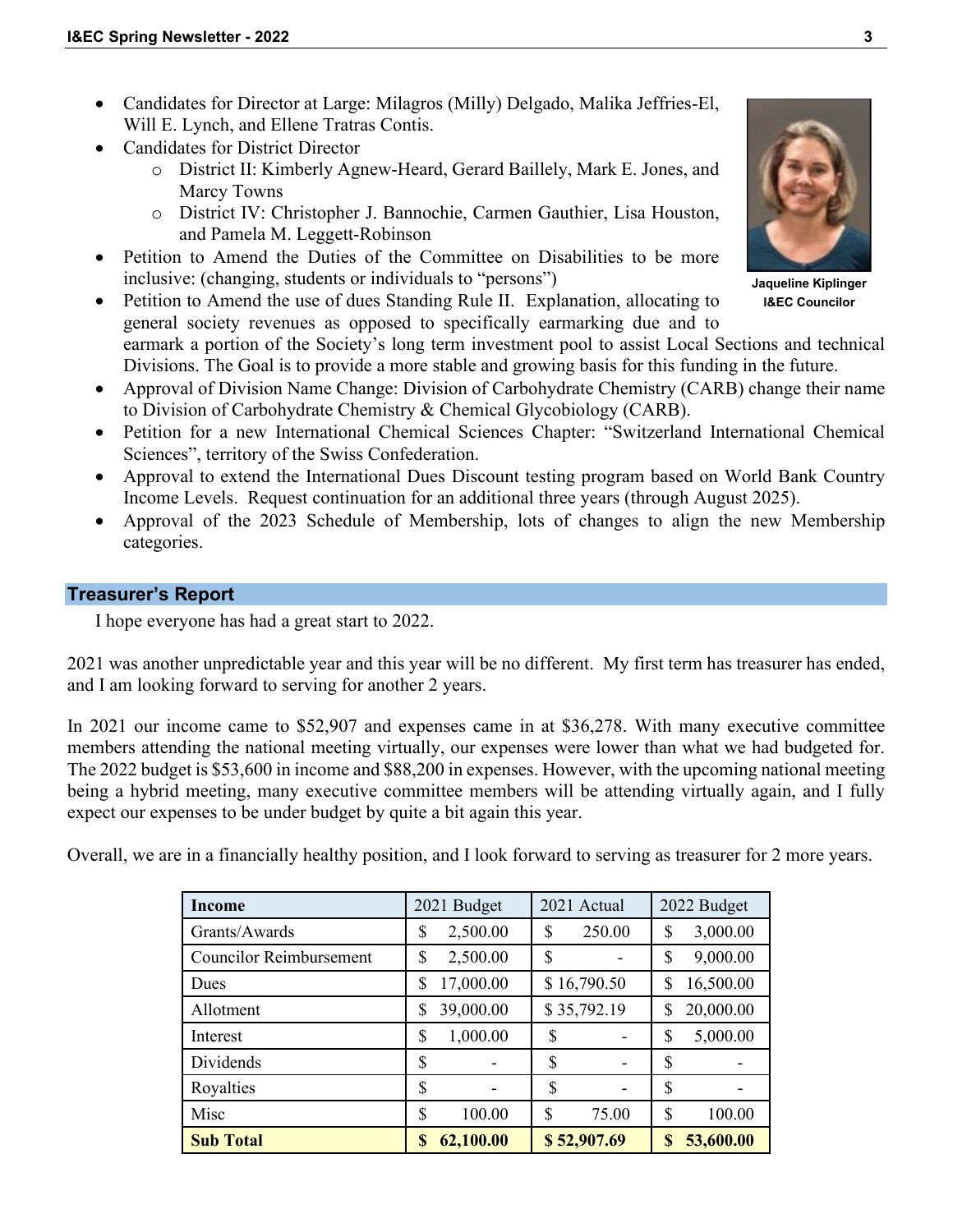| <b>Expenses</b>              | 2021 Budget     | 2021 Actual    | 2022 Budget     |  |
|------------------------------|-----------------|----------------|-----------------|--|
| Grants/Awards                | \$<br>7,500.00  | \$26,362.32    | 33,800.00<br>\$ |  |
| Speaker Fees & Expenses      | \$<br>700.00    | \$             | \$              |  |
| Registrations                | \$<br>2,000.00  | \$<br>2,002.00 | \$<br>3,000.00  |  |
| <b>Meeting Expenses</b>      | \$<br>2,000.00  | \$             | \$<br>2,000.00  |  |
| <b>Investment Expenses</b>   | \$              | \$             | \$<br>4,000.00  |  |
| Ballots, Newsletter, Postage | \$<br>4,000.00  | \$<br>3,302.37 | \$<br>3,300.00  |  |
| Communications               | \$<br>3,000.00  | \$<br>1,846.55 | \$<br>1,600.00  |  |
| Conferences                  | \$<br>1,000.00  | \$             | \$              |  |
| Admin                        | \$<br>2,500.00  | \$             | \$              |  |
| Dinner Meetings/Receptions   | \$<br>2,000.00  | \$             | \$<br>4,000.00  |  |
| Councilor Travel             | \$<br>5,500.00  | \$             | \$<br>13,500.00 |  |
| <b>Executive Travel</b>      | \$<br>10,000.00 | \$<br>425.00   | 23,000.00<br>\$ |  |
| Other                        | \$<br>100.00    | \$<br>2,340.00 | \$              |  |
| <b>Sub Total</b>             | \$<br>40,300.00 | \$36,278.24    | 88,200.00<br>\$ |  |

Net Gain (Loss) for 2021 \$ 21,800.00

# **Programming Chair's Report**

Dear I&EC Members,

I would like to thank all of you for past participation and involvement in the I&EC Symposia! We realize that these past few years have been challenging trying to navigate the virtual or ever-changing types of symposia.

We have an exciting slate of symposia planned for the Spring 2022 Meeting that will take place in San Diego, CA. We will be offering a mix of hybrid, in-person, and virtual symposia, so we're truly hoping to see everyone participate in some way!

I&EC Fellows Symposium I&EC General Papers I&EC General Posters Functional Materials for Industrial Applications: Chemistry, Modeling and Process Rare Earth Separations: From Fundamentals to Advanced Processes PRES I&EC Bonding the Chemical Enterprise with Decarbonization

I would like to thank all the symposium organizers and presenters who have contributed their efforts for the Spring 2022 Meeting.

We are extremely honored to co-sponsor a symposium on Hydrocracking and Hydrotreating with ENFL and cultivating the partnership between our two divisions.

Since Fall Meeting is not too far away, we are very excited to be hosting wonderful selection of symposia. In particular, we are excited to host the Fifth CME NASA Symposium with our collaborators from CME, it is truly an honor to have this prestigious symposium in I&EC. We are also excited again for our continuous and



**Austin Evans I&EC Programming Chair**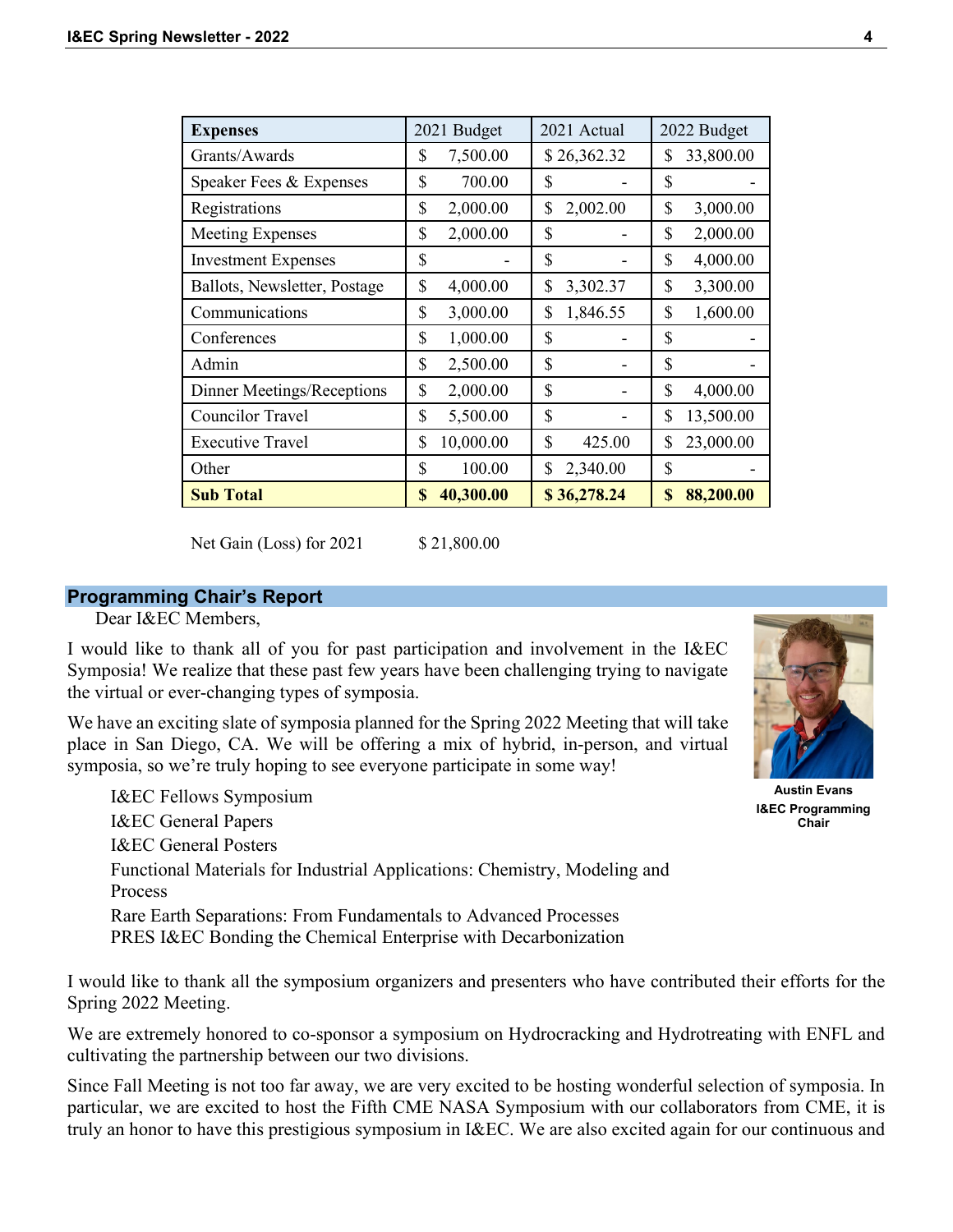strong collaboration with SCHB and to have another I&EC Bonding the Chemical Enterprise with Decarbonization Symposium to continue the conversation from the Spring meeting. We are looking forward to continuing to uphold our annual Fall Meeting tradition and host an I&EC Grad Students Awards Symposium. Thank you to all our partners, collaborators, and symposium organizers for contributing to all of the symposia and the time you take to execute successful symposia! We are very fortunate to work with you!

I&EC Grad Students Awards Symposium I&EC General Papers I&EC General Posters I&EC Bonding the Chemical Enterprise with Decarbonization Fifth CME NASA Symposium

For any questions and ideas in regard to I&EC Programming please contact any of us on the Programming Committee! Hoping to see everyone at an in-person meeting in the near future!!

# **I&EC Awards Reception at San Diego ACS Meeting**

Date/Time: Monday, March 21 from 5 to 7 PM

Location: Brigantine Seafood & Oyster Bar, 1360 North Harborside Dr

Crows Nest Reception area on roof.

RSVP: George Stanley - [gstanley@lsu.edu](mailto:gstanley@lsu.edu)

The Industrial & Engineering Chemistry division is hosting an Awards Reception honoring our I&EC Fellows at the San Diego ACS meeting. We extend an open invitation to any I&EC members attending the meeting to attend.

The free reception will be held at the Crows Nest, which is on the roof of the Brigantine Seafood & Oyster Bar. Refreshments and appetizers will be served.

Attendance is limited to 40, so please RSVP if you plan to attend to George Stanley (*gstanley@lsu.edu*) at least a day before the reception. A good number of the I&EC Executive Board members will be attending, and we look forward to seeing you there.



#### **Awards Chair Report**

I am honored to take over as Chair of the Awards committee as this is one of the most significant roles within the Division. We also have many volunteer opportunities if you are looking to become active within the Division. If interested, please contact me.

I&EC Fellows

I would like to thank Carter Abney, Jacqueline Kiplinger, Leigh Martin, and Yunlong Zhang for participating in the I&EC Fellows subcommittee. We would like to recognize the class of 2022 I&EC Fellows. **Glenn** Fugate



**Awards Committee Chair**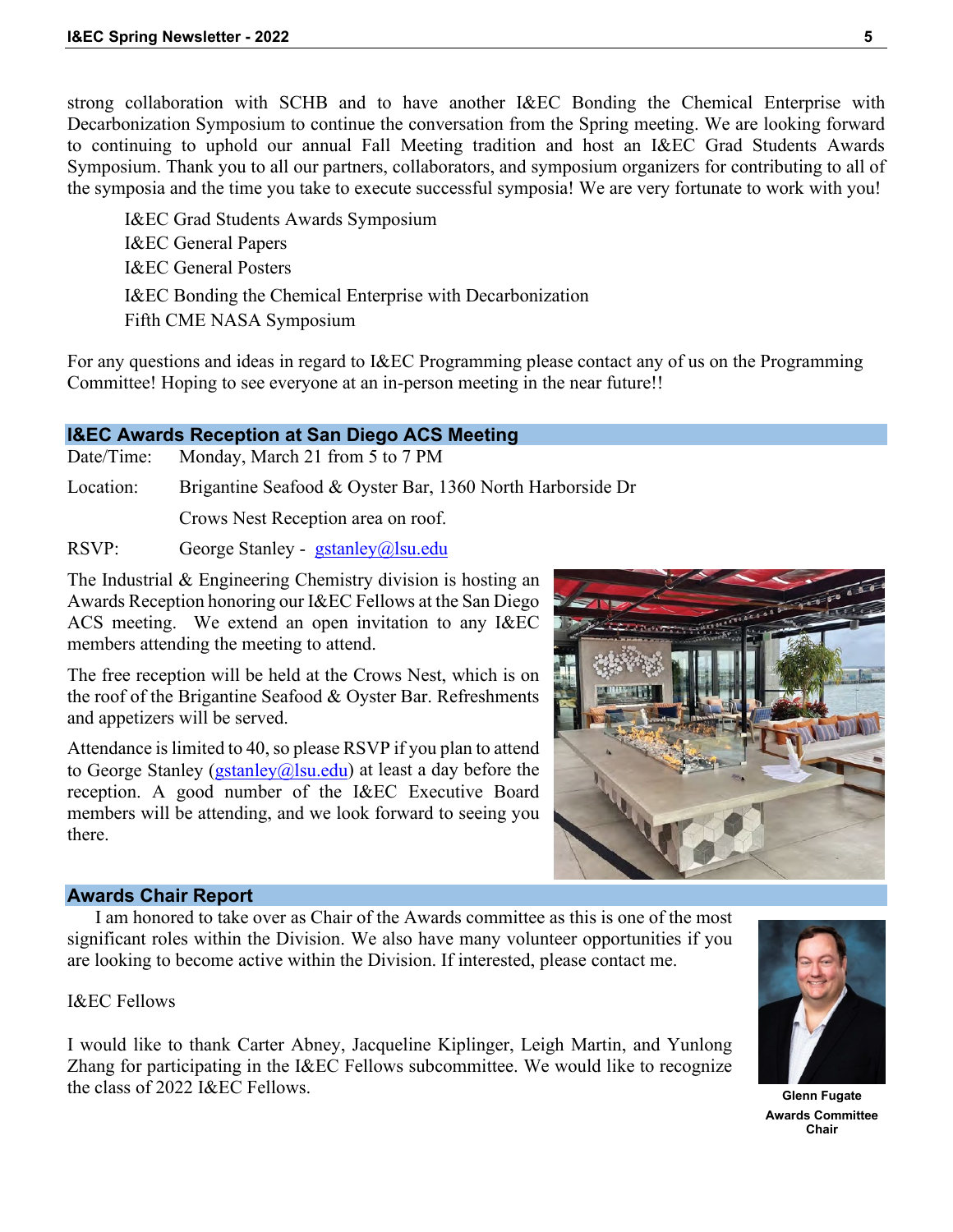2022 I&EC Fellows:

 Dr. Mou Paul, I&EC Fellow, Dr. Jae Hwan Sim, I&EC International Fellow, Prof. Bingjun Xu, Early Career I&EC Fellow, and Susan Koster, I&EC Applied Chemical Technology Fellow.

Starting during the Spring 2022 meeting, the Fellows and other I&EC related awardees will be invited to give plenary talks in an inaugural I&EC Awards symposium on March 21, 2022 starting at 8:00 AM Pacific Time. The session is hybrid and we encourage everyone to attend online or in person.

And a reminder that it is never too early to start considering a nomination for the I&EC Fellow class of 2024. Applications are due by December 31, 2022. Please note that the format is undergoing some changes which will be posted on the division website [\(https://acs-iec.org/\)](https://acs-iec.org/). One significant change is that we will allow I&EC Division members to nominate themselves for one of the awards starting this year for any person who has been a member of the Division for more than 2 years. Some additional changes will be posted in the next few months.

ACS Fellow nominations

Application packets for ACS Fellows are due to the ACS by 1 April 2022. The Division can support up to 3 candidates. If you are interested in being nominated, the Division has several ACS Fellows that can discuss criteria and attempt to assist with the process. For additional details, please see the ACS website: [https://www.acs.org/content/acs/en/funding/awards/acs-fellows.html.](https://www.acs.org/content/acs/en/funding/awards/acs-fellows.html)

#### I&EC Graduate Students Awards Symposium

The 2022 I&EC Graduate Student Award Symposium will be held at the Fall ACS meeting. Abstracts are currently being accepted and I encourage any interested graduate student to apply. I would like to personally thank Michael Matthews for his service in establishing and developing this program within the Division. If you are interested in helping organize or participate in this or other future awards, please let me know.

#### **Communications Chair's Report**

Greetings, I&EC members!

I hope this message finds you well. I hope to see many of you at the Spring meeting in San Diego next month. Please stop by the I&EC events and symposiums if you are in San Diego.

I would also like to invite you to checkout our website -

https://acs-iec.org

Webmaster James Conner Gilhula has recently updated the website. We welcome any feedback you have on the website or how we can improve communications with members. You can reach out to us directly via the **@Contact** button on the website.

We continue to look for volunteers to join the PR/Communications Committee - especially if you are an expert in using the Social Media tools (Facebook, Twitter, LinkedIn, WebEx). In case you don't have time to volunteer right now but you would like to share any articles or information with the I&EC members, please send them to me directly.

Safe travels to San Diego!

**Samina Azad Public Relations** 

**Chair**

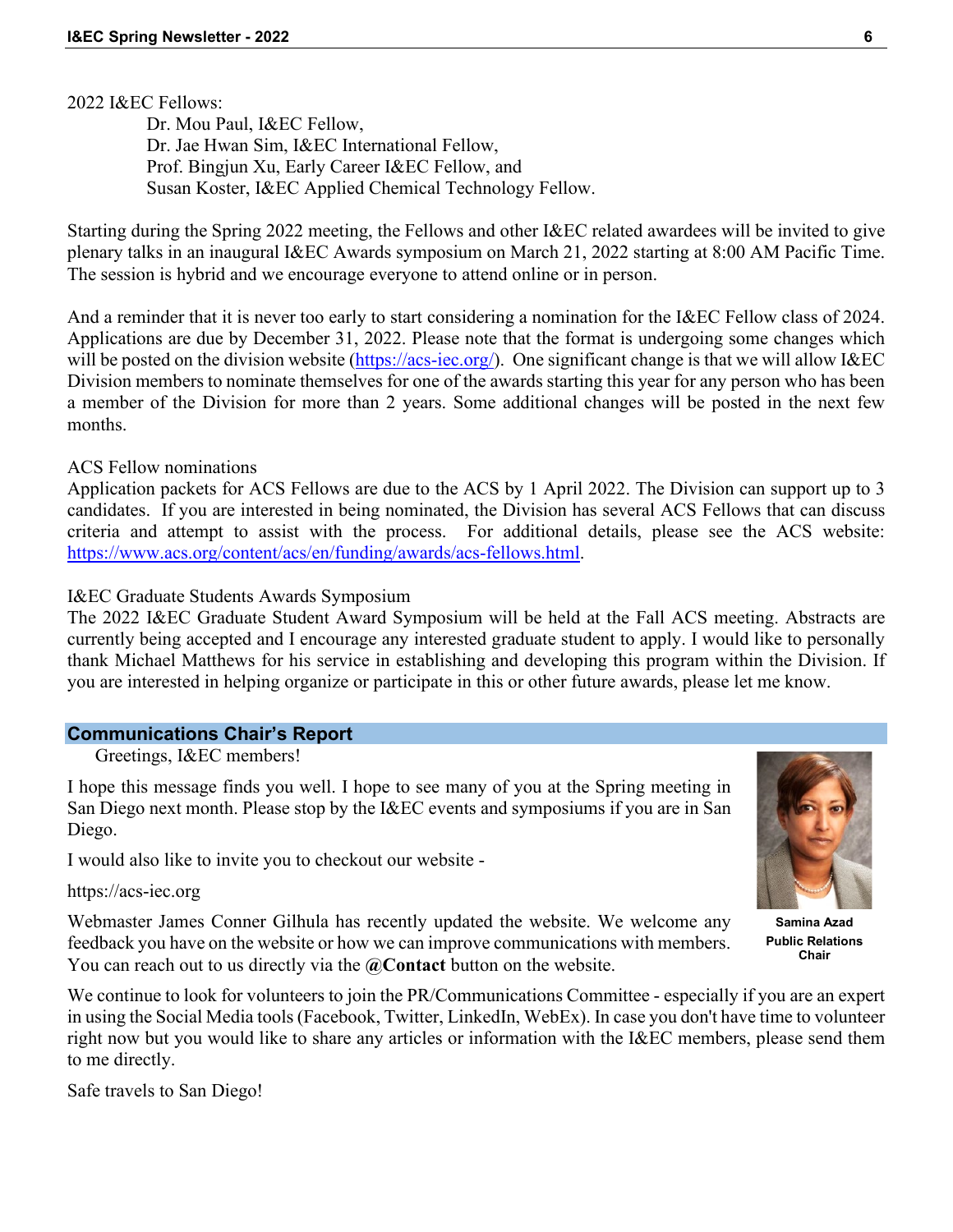# **Membership Chair Report**

Hello fellow I&EC members,

I hope this message finds you well. The Membership Committee has been continuing to reach out to incoming and outgoing division members to welcome our new members and gather feedback from our outgoing members. If you have feedback or are interested in becoming more involved in the Division, please reach out to us at [iec.membership.committee@gmail.com.](mailto:iec.membership.committee@gmail.com) There are numerous ways to become involved in the Division's activities, from programming to volunteering on any of the various committees, so please reach out to us and we will help match your interests to open volunteer positions. Becoming involved in Division activities is a great way to expand your network, learn more about ACS governance and operations, or utilize your skills in support of various activities of the Division.



**Kathryn Taylor-Pashow Membership Committee Chair**

#### **Members at Large**

We would like to welcome two new members at large, Yunlong Zhang and Troy Semelsberger, to the 2022 Executive committee!

My name is Yunlong Zhang, and I am a staff scientist working at the research labs of ExxonMobil located in New Jersey. I have 20 years of R&D experience with a background in chemical science and I am interested in applying chemistry to the industry and solving real-world problems. I received my BS and MS in China, and obtained my PhD degree in Chemistry from the Ohio State University, and did a postdoctoral research on materials at Massachusetts Institute of Technology. Since joined ExxonMobil, I led research on characterization of heavy petroleum molecules at the molecular level, and revealed new potentials and applications for petroleum hydrocarbons. I have published over 50 publications, delivered over 40 presentations, and contributed to about a dozen of patents.

**Yunlong Zhang Member at Large**

I have been an ACS member for over 15 years, actively involved in various ACS divisions and local sections. As a member-at-large and on the executive committee of I&EC, I hope to make my contributions by joining division business and program meetings, fostering collaborations with other ACS technical divisions, enhancing representations of researchers from industrial and diverse backgrounds, increasing the impact of I&EC around the world and helping to recruit new members, especially from the energy industry.

Dr. Troy A. Semelsberger is a staff scientist at Los Alamos National Laboratory. He holds a B.A. in Chemistry from the College of Wooster, and a B.S., MS, and Ph.D. in Chemical Engineering from Case Western Reserve University. He is a veteran of the United States Armed Forces. Troy has numerous publications on alternative energy related modeling and experimental work. He holds five patents and has been awarded the 2014 DOE Hydrogen and Fuel Cell Program R&D Award, the 2015 NNSA Distinguished Performance Award: ALT 940 Concepts Competition Winning Team, the 2015 NNSA Defense Programs Award of Excellence, and the 2017 NNSA Distinguished Performance Award for the Alt 940 Design Qualification. His research interests are in reaction engineering, thermodynamics, catalysis, and material characterization.



**Troy Semelsberger Member at Large**